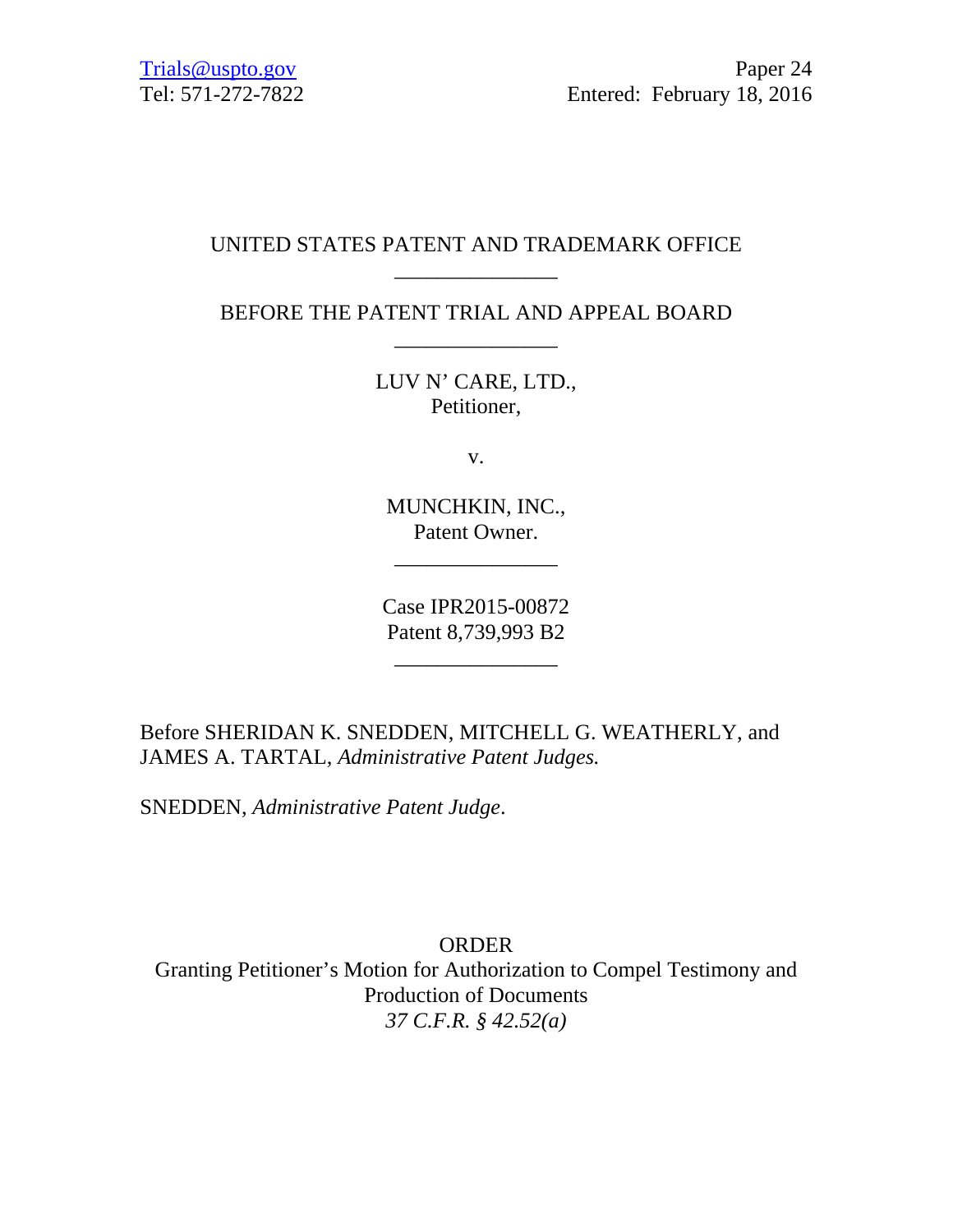### INTRODUCTION

Luv N' Care, Ltd. ("Petitioner") filed a motion for authorization to compel third-party testimony and production of documents by seeking authorization to serve a subpoena upon a third party, Edgewell Personal Brands, LLC ("Edgewell"). Paper 18 ("Motion"). Petitioner also filed a supplement to its Motion. Paper 19. Patent Owner filed an opposition to Petitioner's Motion. Paper 21

For the reasons set forth below, we grant Petitioner's Motion.

### DISCUSSION

A party seeking to compel testimony or the production of documents via a subpoena must first file a motion for authorization or the compelled evidence will not be admitted in this proceeding. *See* 37 C.F.R. § 42.52(a); *see also* 35 U.S.C. § 24 (clerks of the United States district courts shall issue subpoenas in contested cases before the Patent and Trademark Office). U.S.C. Section 316(a)(5) of Title 35 discovery in these proceedings is obtained via procedures to ensure that discovery is limited to "what is otherwise necessary in the interest of justice." We generally consider several factors ("the *Garmin* factors") in determining whether discovery is in the interest of justice. *See Garmin Int'l, Inc. v. Cuozzo Speed Techs. LLC*, IPR2012-00001, slip op. at 6–7 (PTAB Mar. 5, 2013) (Paper 26) (informative) ("*Garmin*").

## *A. Testimony and Production of Documents Sought by Petitioner*

Petitioner provides further information regarding the discovery that it seeks. In particular, Petitioner directs our attention to photographs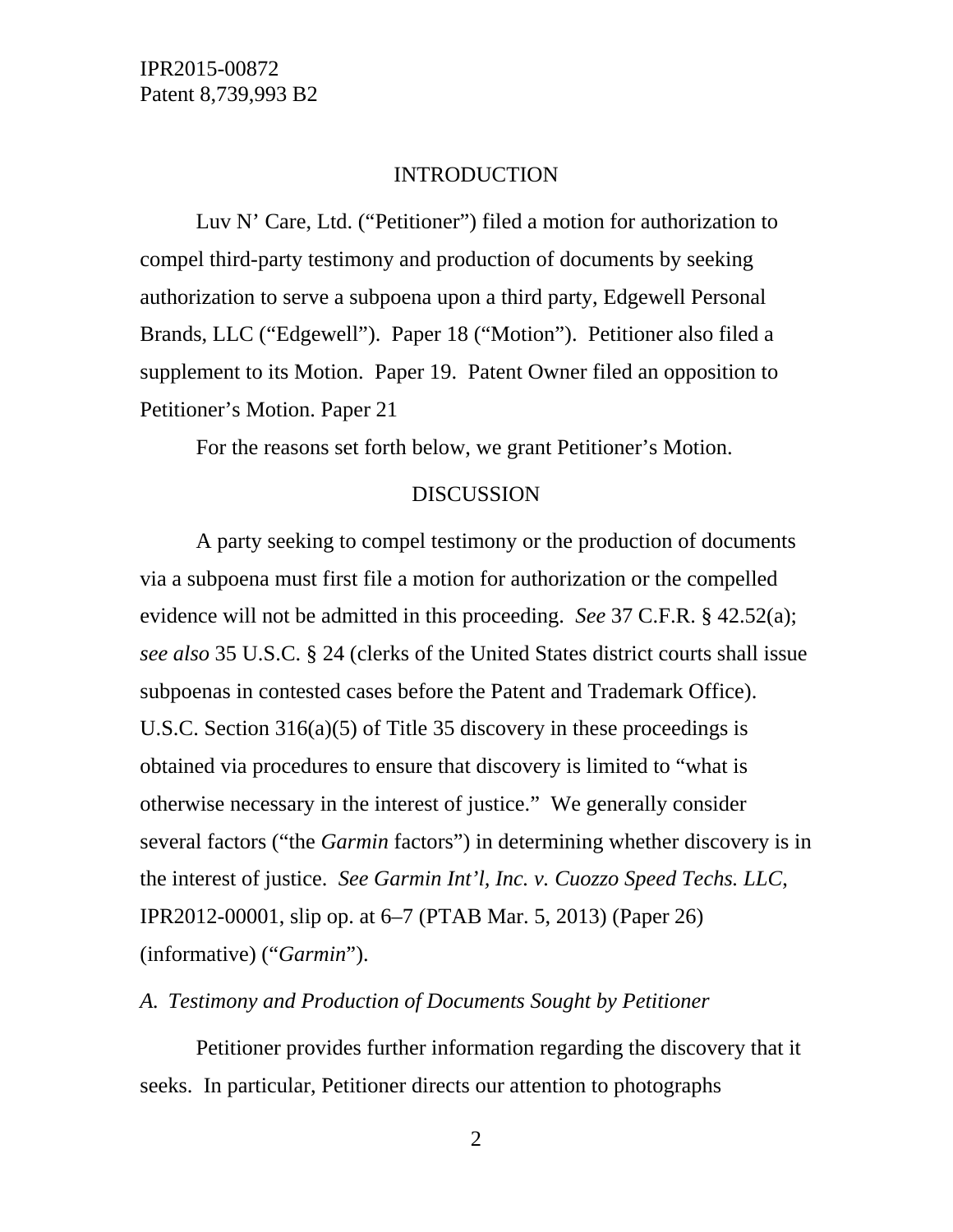submitted by Patent Owner as part of a complaint in a federal lawsuit filed against Playtex on May 13, 2011. Paper 18, 1 (citing Ex. 1016,  $14-25$ ). The photographs purportedly show sippy cups manufactured by Playtex in packaging advertising a "Twist and Click" feature. *Id.* Petitioner contends that establishing foundation for the photographs is necessary to demonstrate the unpatentability of substitute claims set forth in Patent Owner's Motion to Amend. *Id.* at 4.

Petitioner contends that Edgewell is the owner of the PLAYTEX brand of personal care products, including the sippy cups about which Petitioner seeks discovery. *Id.* Petitioner seeks to compel the testimony of Edgewell regarding the dates on which it offered to sell the PLAYTEX sippy cups with the "Twist and Click" feature. *Id.* at 3. Petitioner intends to use the testimony and photographs of the PLAYTEX cups in support of Petitioner's Opposition to Patent Owner's Motion to Amend. *Id.* Petitioner also seeks production at the deposition of the cups depicted in the photographs. *Id.* 

Patent Owner's proposed subpoena, provided as Ex. 1015, sets forth topics for the deposition as follows:

1.) The packaged cup as shown in the photographs labeled as Exhibit 1, Figures 1-11, attached hereto, of a Playtex Twist n' Click cup in packaging with the barcode 7830005661 and bearing the trademark THE 1<sup>st</sup> SIPSTER.

2.) The packaged cup as shown in the photographs labeled as Exhibit 2, Figures 1-6, attached hereto, of a Playtex Twist n' Click cup in packaging with the barcode 7830005670 and bearing the trademark THE INSULATOR.

3.) The package cup as shown in the photographs labeled as Exhibit 3, Figures 1-8, attached hereto, of a Playtex Twist n'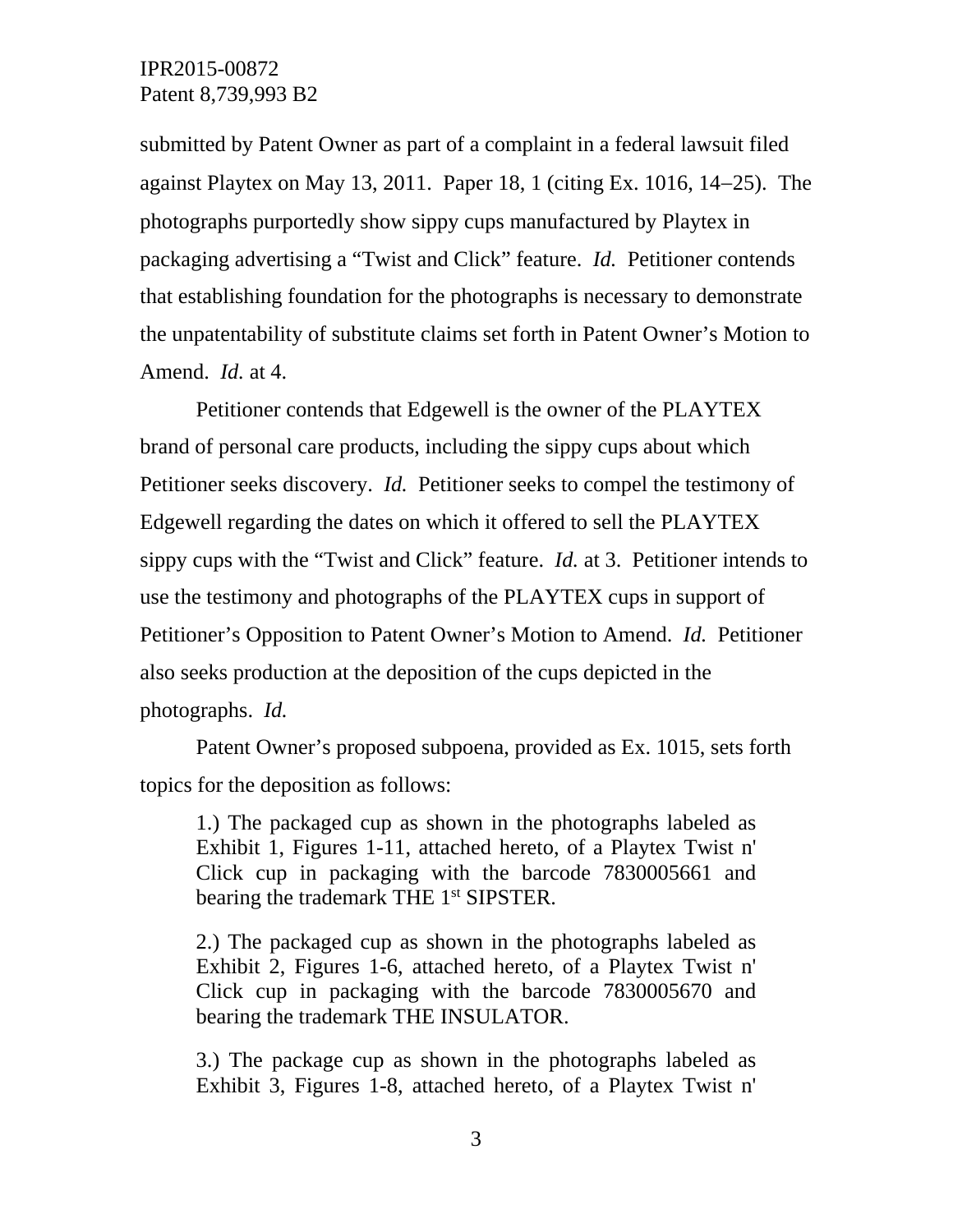Click cup in packaging with the barcode 7830005854 and bearing the trademark LIL' GRIPPER.

#### Ex. 1015, 4.

#### *B. Analysis*

We view Petitioner's Exhibit 1015 and its representations, discussed above, as providing sufficient specificity regarding the testimony and objects sought. Petitioner only seeks testimony to establish that each sippy cup, as depicted in respective photographs, exemplifies products offered for sale, on sale and in public use prior to June 2, 2010. Petitioner has shown sufficiently why the information sought in discovery is relevant and needed at this stage in the proceeding.

Regarding the other efforts made by Petitioner to obtain the information that it seeks, Petitioner represents that it contacted Edgewell's counsel, who indicated that a subpoena would be necessary to compel Edgewell to submit to the request for the information sought by Petitioner. Paper 18, 5.

Regarding whether Petitioner has established more than a possibility that it will obtain that evidence that it seeks, Petitioner has made a sufficient showing that the products depicted in respective photographs are owned by Edgewell and that, as the owner, Edgewell is likely able to answer the question of whether their products were offered for sale, on sale and in public use prior to June 2, 2010. We, therefore, determine that Petitioner has established more than a possibility that it will obtain the evidence that it seeks.

Regarding, Patent Owner's opposition, Patent Owner contends that "Petitioner has no evidence that additional discovery will actually produce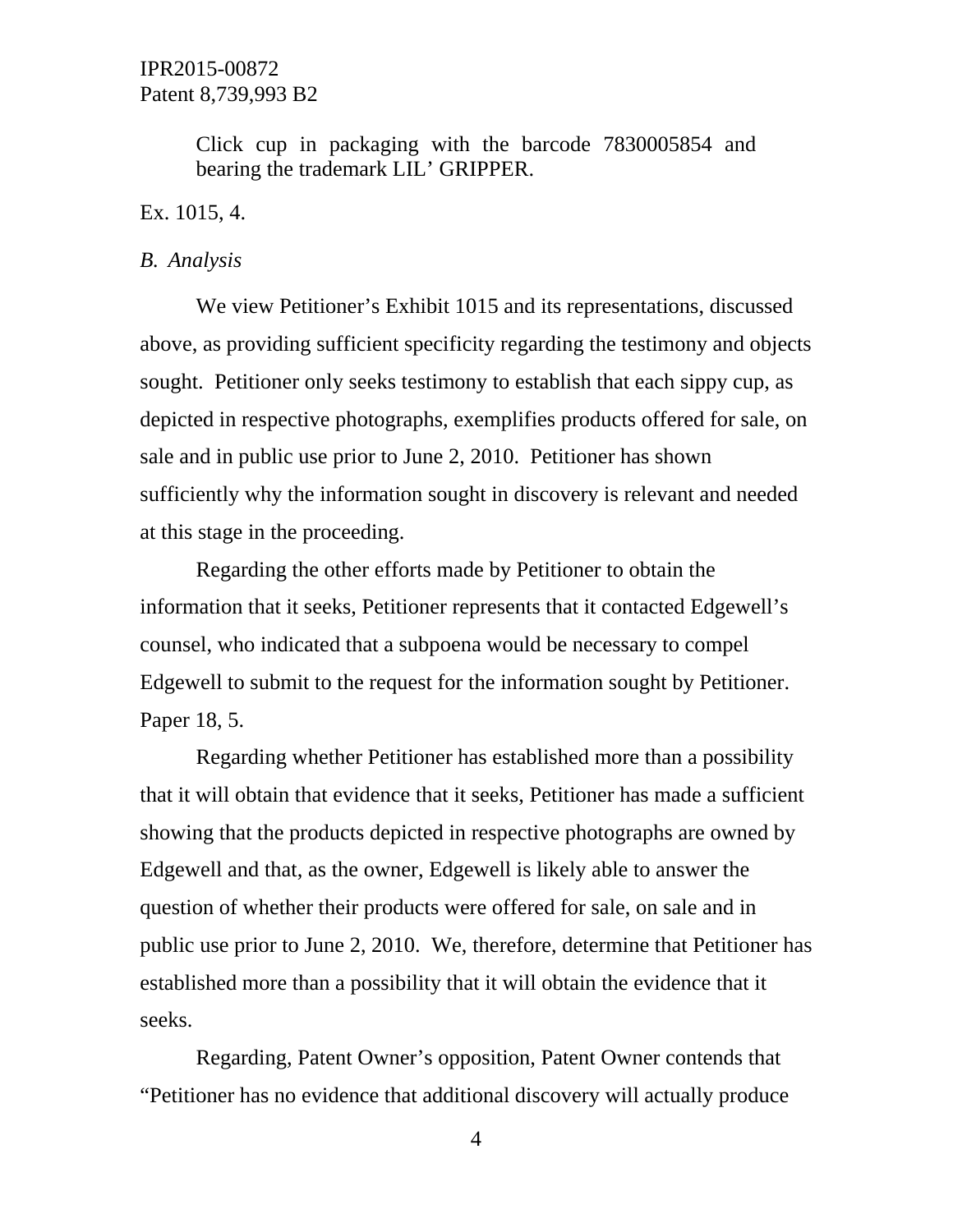'useful' information." Paper 21, 4. We disagree and are persuaded by Petitioner that the information sought will be useful in determining the prior art status of the products depicted in the photographs.

Patent Owner contends that "Petitioner here has failed to offer any evidence or explanation tending to show that the alleged Playtex prior art cups *actually* anticipate or render obvious Munchkin's proposed amended claims as a prerequisite to obtaining additional discovery relating to that alleged prior art." *Id.* at 6. We are not persuaded that it is necessary for Petitioner to prove their arguments now in order for us to grant authorization to seek information potentially useful for their case.

Patent Owner contends that "equivalent information" may be found in US 2009/0242562 to Valderrama, which was assigned to Playtex and appears in the record at Ex. 1014. *Id.* at 10–11. Here, we note that the information set forth in Ex. 1014 may not be the same as the information now sought by Petitioner, and we decline to opine at this stage of the proceeding on the respective merits of the evidence of record.

Patent Owner contends that granting Petitioner's Motion will adversely impact the schedule of this case because the deadline for Petitioner's Opposition to Patent Owner's Motion to Amend has passed. *Id.*  at 13.We are not persuaded. Petitioner filed its Opposition to Patent Owner's Motion to Amend on February 16, 2016. The information sought by Petitioner concerns Petitioner's ability to serve supplemental evidence under 37 C.F.R. § 42.64(b)(2) to provide evidentiary foundation for information already of record, which relates to Due Dates 4 to 6 set forth in our scheduling order, which have not yet passed. We determine that, at this time, the schedule of this case would not be adversely impacted.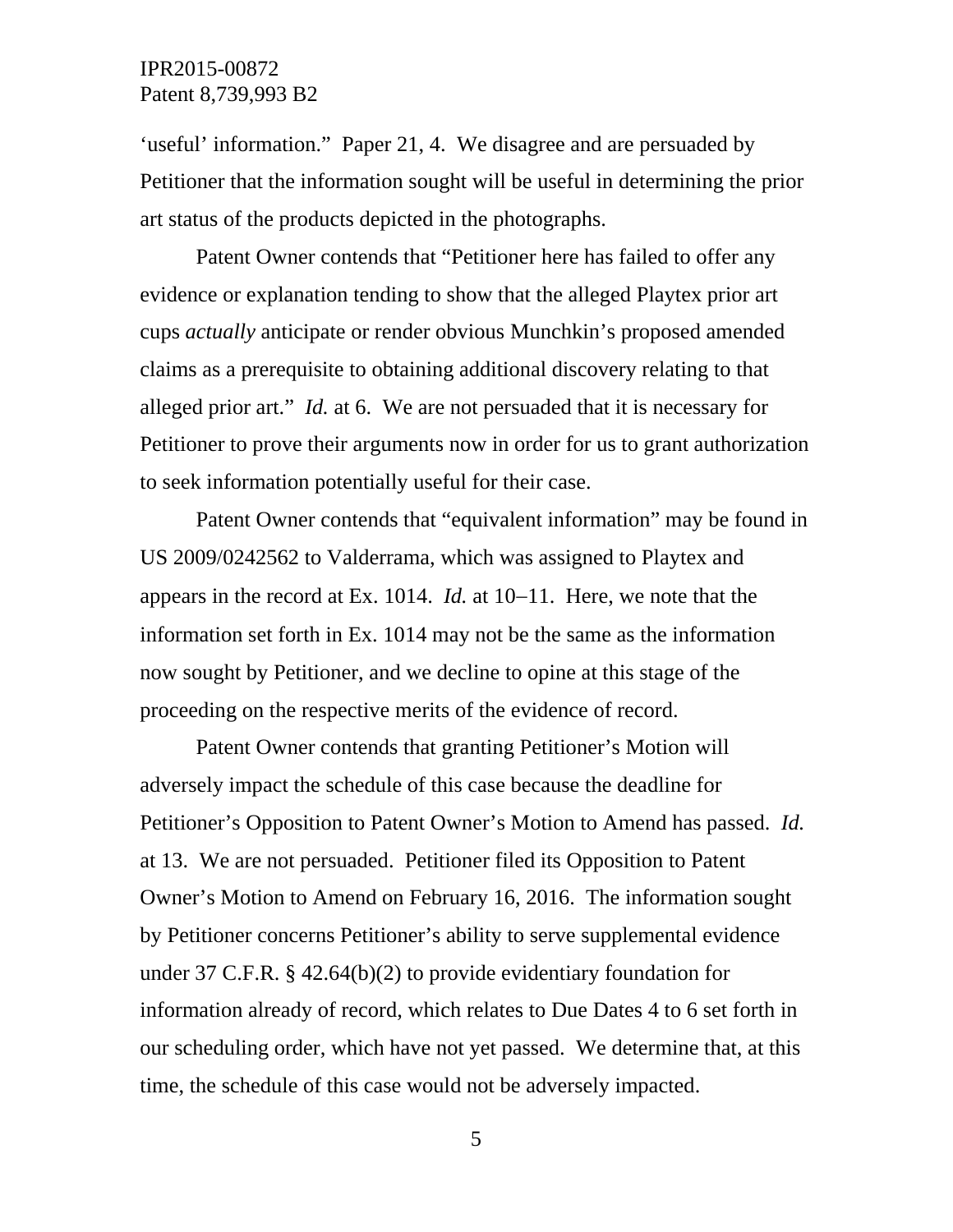### *C. Conclusion*

For the foregoing reasons, we authorize Patent Owner to seek a subpoena directed to Edgewell pursuant to 35 U.S.C. § 24. The scope of the subpoena shall be limited to the deposition topics and requests for objects listed in Exhibit 1015. Additionally, Patent Owner is permitted to attend any deposition taken pursuant to the subpoena and cross-examine the witness, but only regarding the subject matter of the direct testimony of the witness.

### ORDER

For the reasons given, it is

ORDERED that Petitioner is authorized pursuant to 35 U.S.C. § 24 to apply for a subpoena from the Clerk of the United States District Court for the district where the testimony of Edgewell Personal Brands, LLC is to be taken;

FURTHER ORDERED that the scope of the subpoena shall be limited to the deposition topics submitted in this proceeding as Exhibit 1015; and

FURTHER ORDERED that Patent Owner is permitted to attend the deposition and cross-examine the witness, but only regarding the subject matter of the direct testimony of the witness.